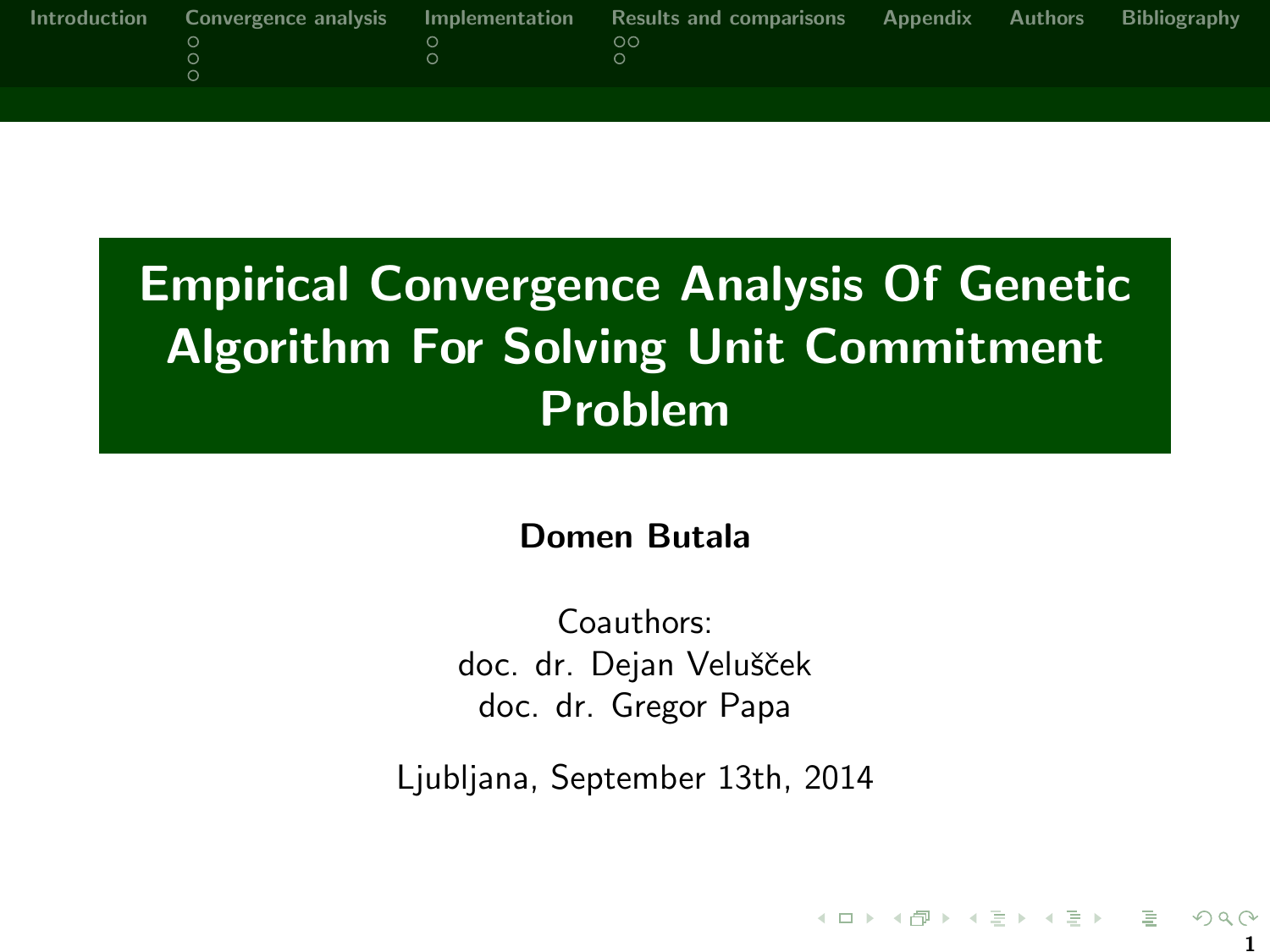|  | Introduction Convergence analysis Implementation Results and comparisons Appendix Authors Bibliography |  |  |
|--|--------------------------------------------------------------------------------------------------------|--|--|
|  | ററ                                                                                                     |  |  |
|  |                                                                                                        |  |  |
|  |                                                                                                        |  |  |
|  |                                                                                                        |  |  |

#### 1 [Introduction](#page-2-0)

#### 2 [Convergence analysis](#page-6-0)

- [An Upper Bound on the Convergence Speed](#page-6-0)
- [Convergence of Homogenous Algorithm](#page-7-0)
- [Combination of Both Approaches](#page-8-0)

#### 3 [Implementation](#page-9-0)

- **[Problem formulation](#page-9-0)**
- [Algorithm](#page-10-0)
- 4 [Results and comparisons](#page-15-0)
	- [One-point crossover](#page-15-0)
	- **[Multi-point crossover](#page-17-0)**
- **5** [Appendix](#page-18-0)

#### 6 [Authors](#page-19-0)

#### **7** [Bibliography](#page-20-0)

K ロ > K (部) > K 등 > K 등 > 11 등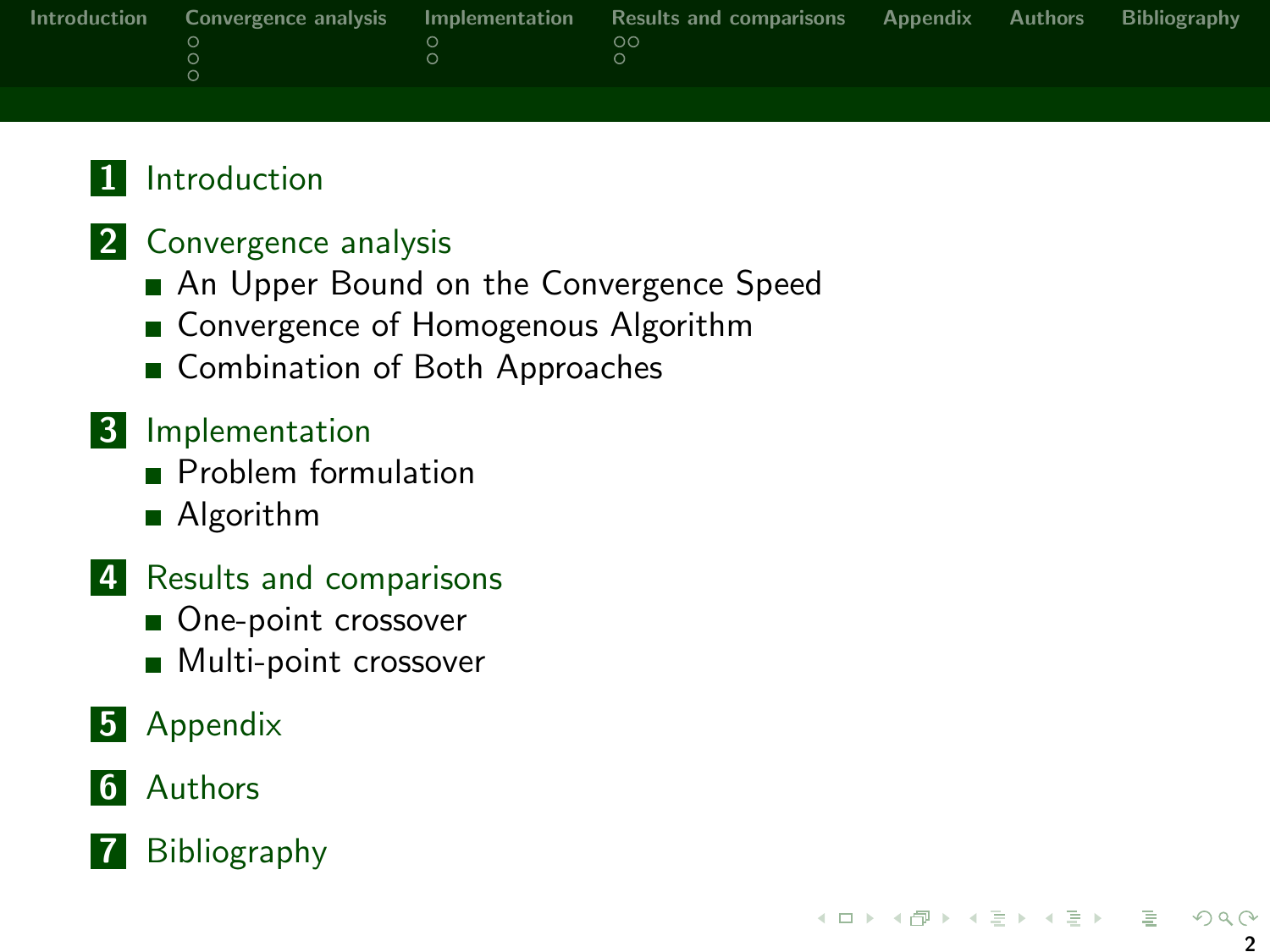<span id="page-2-0"></span>

|  | <b>Introduction</b> Convergence analysis Implementation Results and comparisons Appendix Authors Bibliography |  |  |
|--|---------------------------------------------------------------------------------------------------------------|--|--|
|  | ററ                                                                                                            |  |  |
|  |                                                                                                               |  |  |
|  |                                                                                                               |  |  |

## Introduction

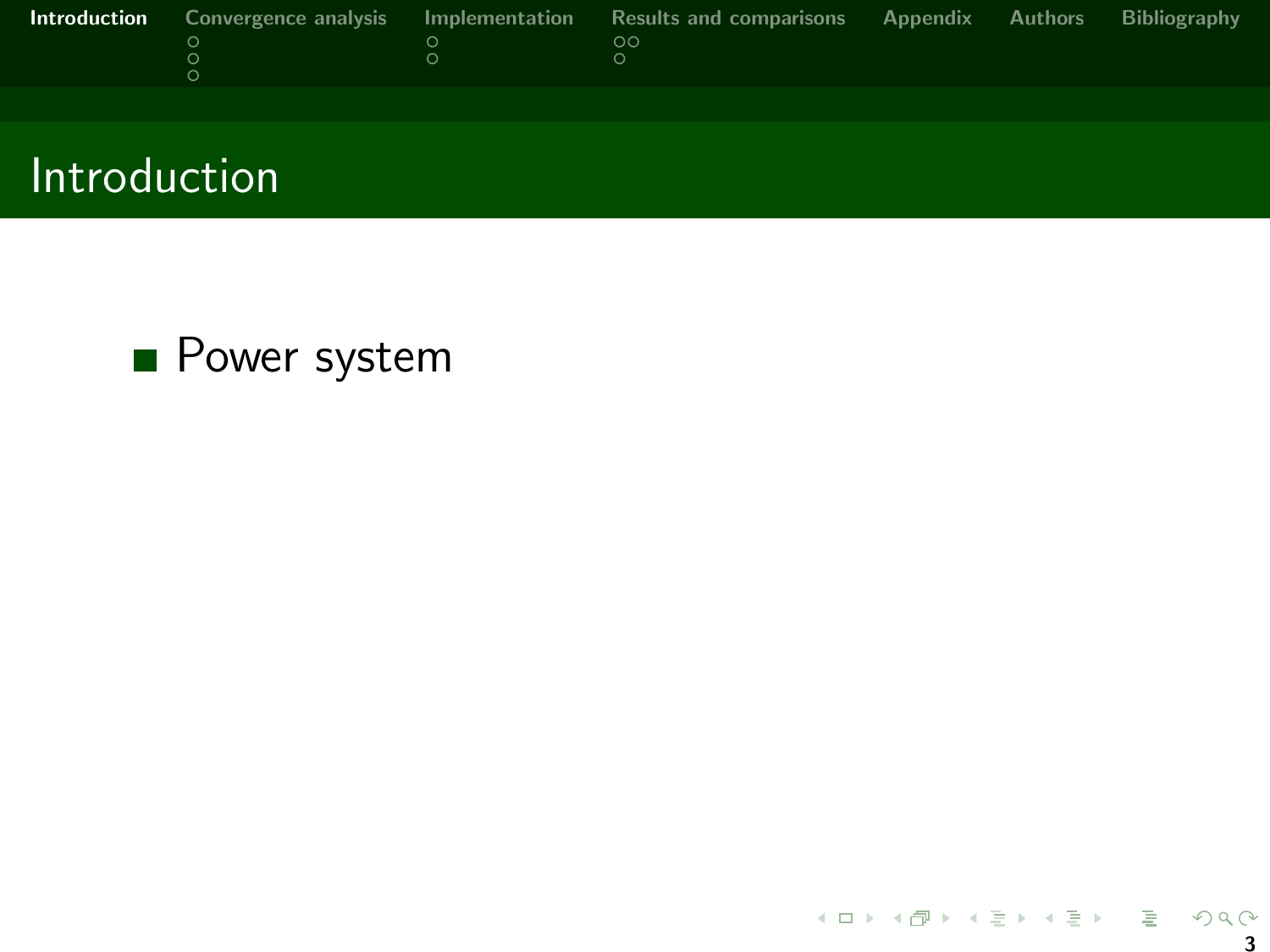|  | <b>Introduction</b> Convergence analysis Implementation Results and comparisons Appendix Authors Bibliography |  |  |
|--|---------------------------------------------------------------------------------------------------------------|--|--|
|  | ററ                                                                                                            |  |  |
|  |                                                                                                               |  |  |
|  |                                                                                                               |  |  |



### **Power system**

## Unit Commitment problem?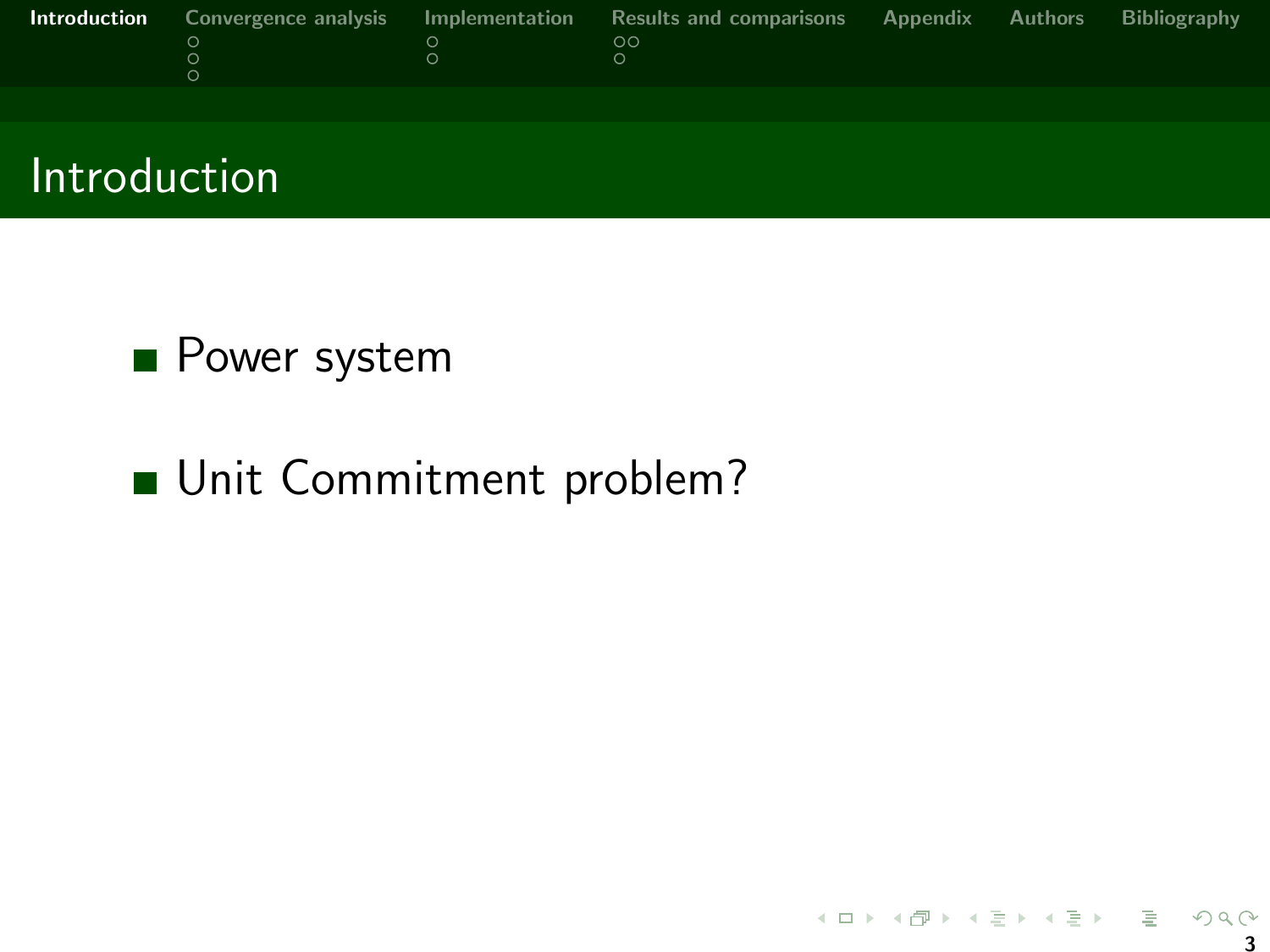|  | <b>Introduction</b> Convergence analysis Implementation Results and comparisons Appendix Authors Bibliography |  |  |
|--|---------------------------------------------------------------------------------------------------------------|--|--|
|  | ററ                                                                                                            |  |  |
|  |                                                                                                               |  |  |
|  |                                                                                                               |  |  |



## **Power system**

## Unit Commitment problem?

## **Motivation for an optimization approach**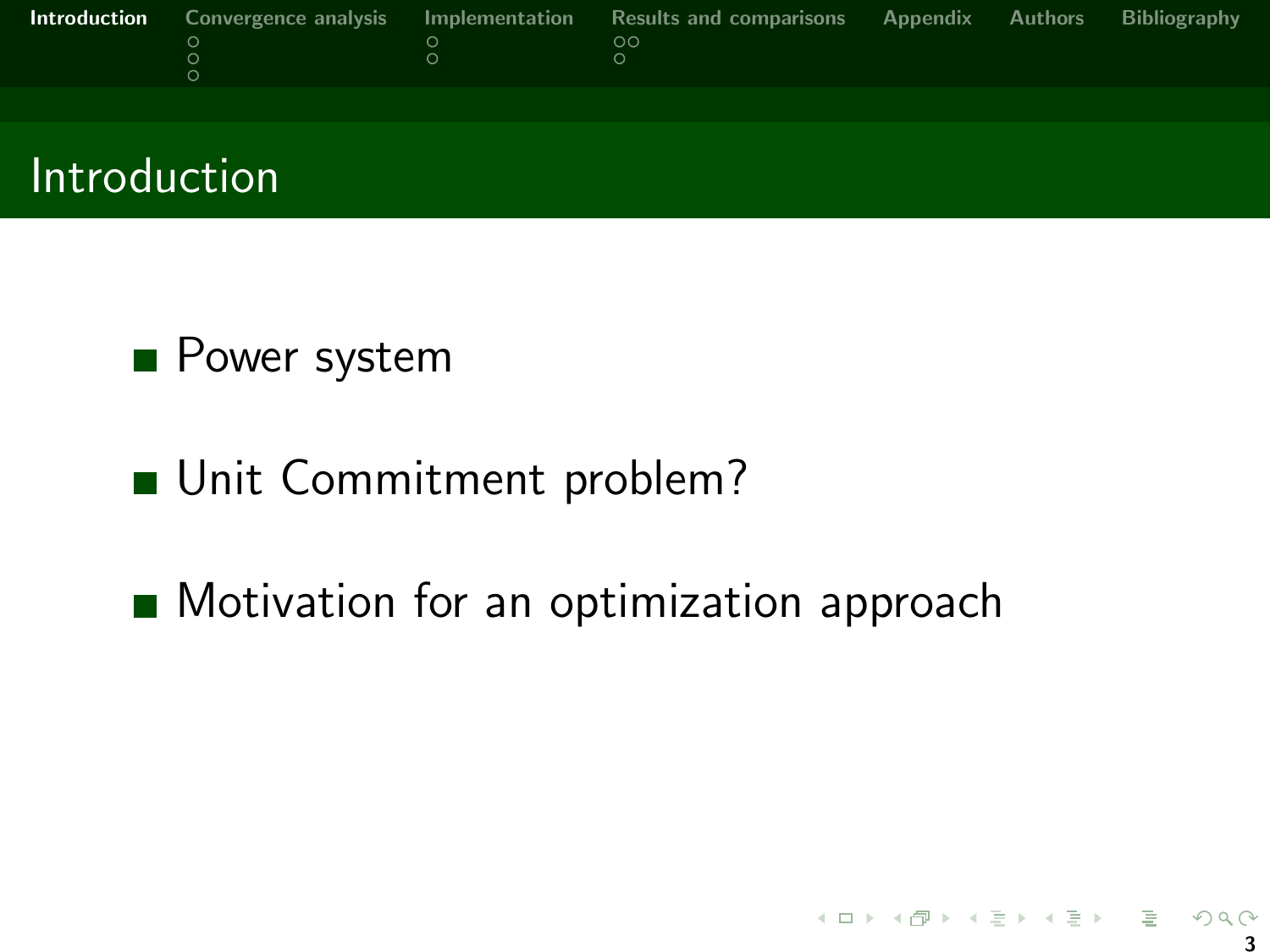|  | <b>Introduction</b> Convergence analysis Implementation Results and comparisons Appendix Authors Bibliography |  |  |
|--|---------------------------------------------------------------------------------------------------------------|--|--|
|  | ററ                                                                                                            |  |  |
|  |                                                                                                               |  |  |
|  |                                                                                                               |  |  |



## **Power system**

## Unit Commitment problem?

- **Motivation for an optimization approach**
- Techniques as MIP, MILP, LR, Benders Decomposition, Dynamic Programming, . . .

 $A \equiv \mathbf{1} \times A \equiv \mathbf{1} \times A \equiv \mathbf{1} \times A \equiv \mathbf{1} \times \mathbf{1} \equiv \mathbf{1}$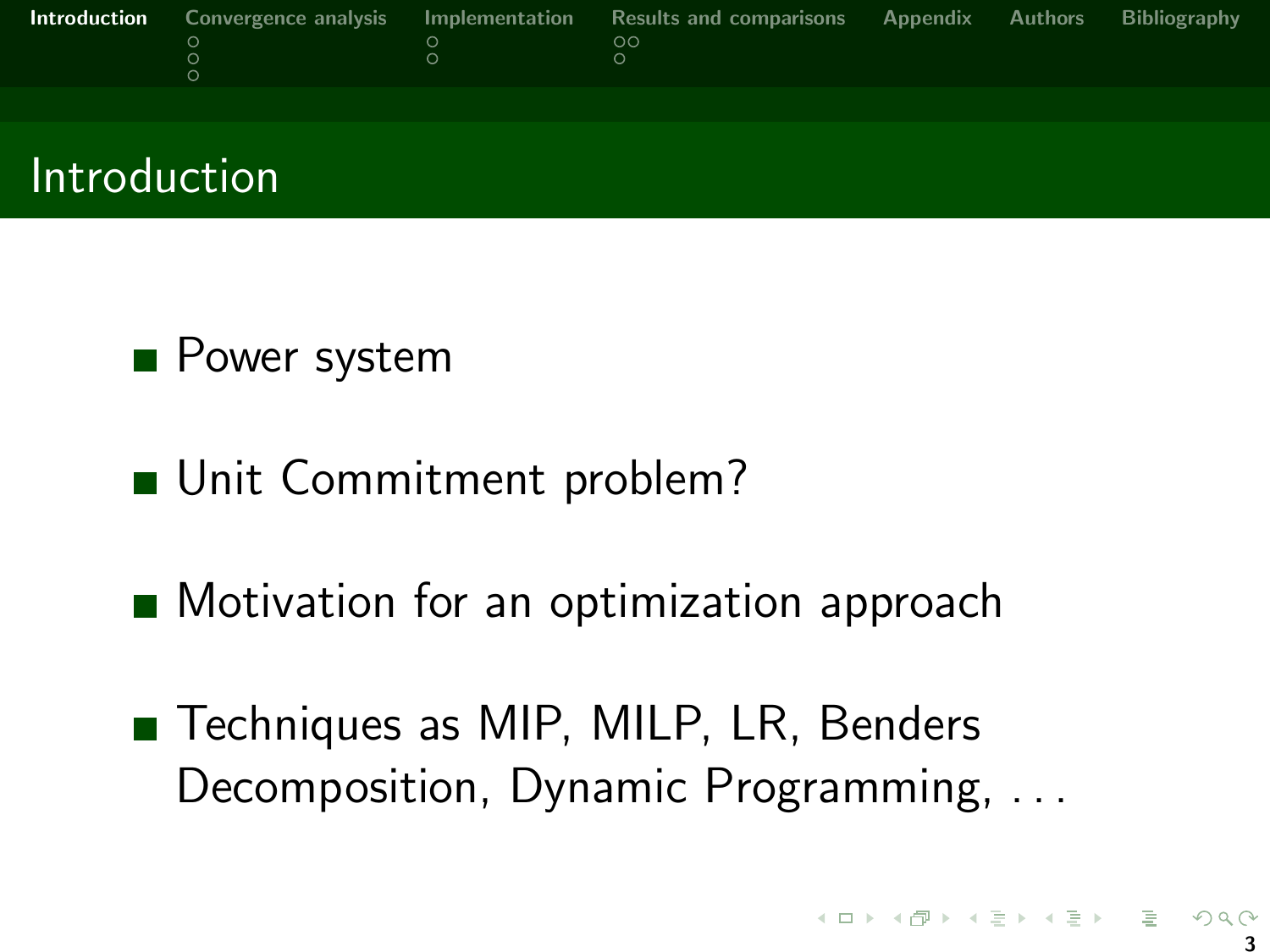<span id="page-6-0"></span>

|  | Introduction <b>Convergence analysis</b> Implementation Results and comparisons Appendix Authors Bibliography |  |  |
|--|---------------------------------------------------------------------------------------------------------------|--|--|
|  | _ ററ                                                                                                          |  |  |
|  |                                                                                                               |  |  |
|  |                                                                                                               |  |  |

[An Upper Bound on the Convergence Speed](#page-6-0)

# An Upper Bound on the Convergence Speed

#### Theorem

[\[1\]](#page-20-1) Let the size of population of the GA be  $n \geq 1$ , coding length  $l>1$ , mutation probability  $0< p_m\leq \frac{1}{2}$  $\frac{1}{2}$  and let  $\{\vec{X_t},t\geq 0\}$  be the Markov chain population,  $\pi^{(t)}$  distribution of  $t^{th}$  generation of  $\vec{X}_t$ and  $\pi$  be the stationary distribution. Then it holds

$$
||\pi^{(k)} - \pi|| \leq (1 - (2p_m)^{n/2})^k.
$$

4

지수는 지금 아이를 지나가고 있다.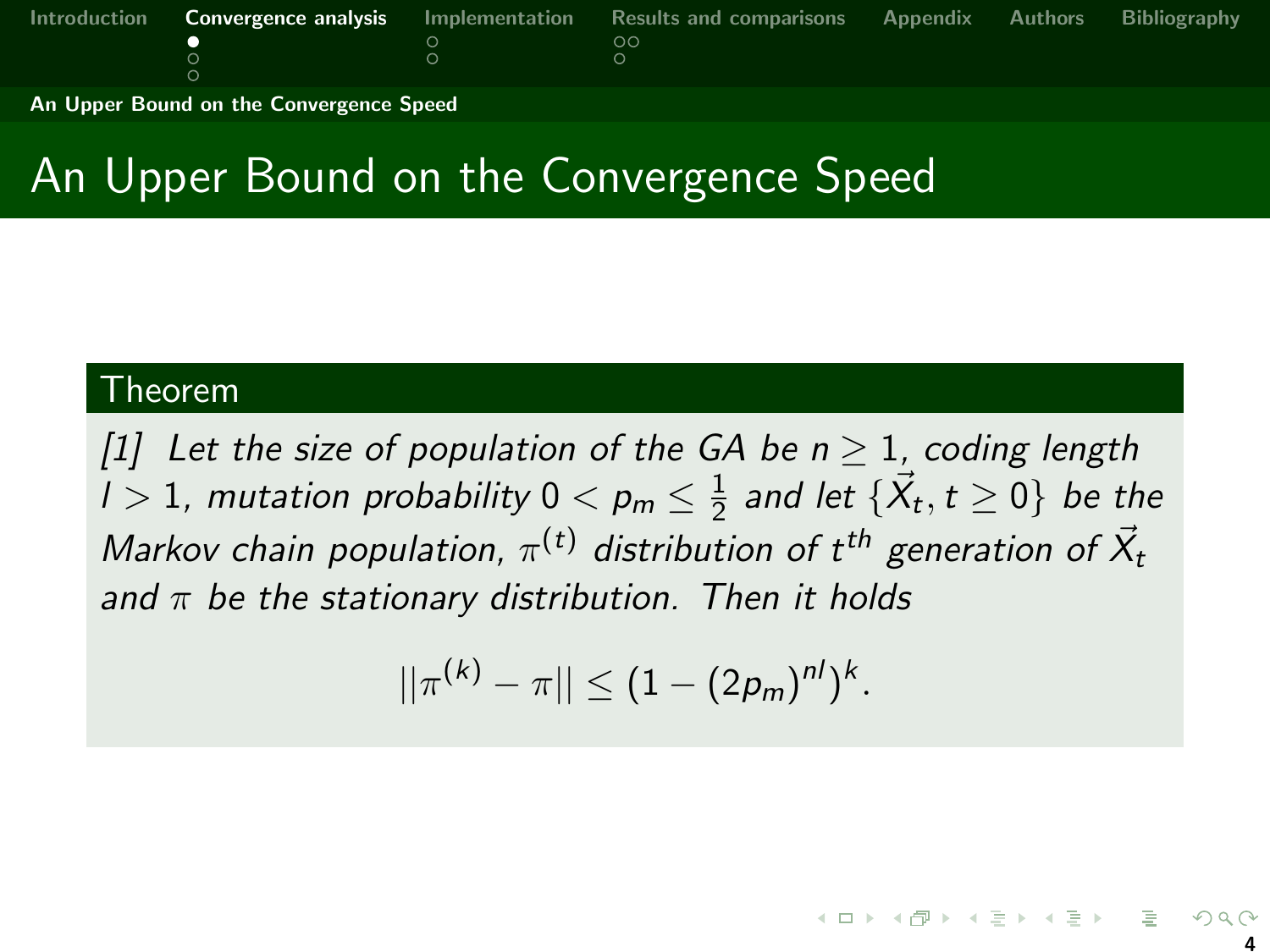<span id="page-7-0"></span>

|  |                                    | Introduction <b>Convergence analysis</b> Implementation Results and comparisons Appendix Authors Bibliography |  |  |
|--|------------------------------------|---------------------------------------------------------------------------------------------------------------|--|--|
|  | $\sim$ $\sim$ $\sim$ $\sim$ $\sim$ | _ ററ                                                                                                          |  |  |
|  |                                    |                                                                                                               |  |  |
|  |                                    |                                                                                                               |  |  |

[Convergence of Homogenous Algorithm](#page-7-0)

# Convergence of Homogenous Algorithm

#### Theorem

[\[2\]](#page-20-2) Let  $a, b, c > 0$  be constants and i intensity perturbations of algorithm. If it holds

$$
m > \frac{an + c(n-1)\Delta^{\otimes}}{\min(a, b/2, c\delta)},
$$
\n(1)

then

$$
\forall x \in S^N: \qquad \lim_{i \to \infty} \lim_{t \to \infty} P([X_t^i] \subset f^* | X_0^i = x) = 1.
$$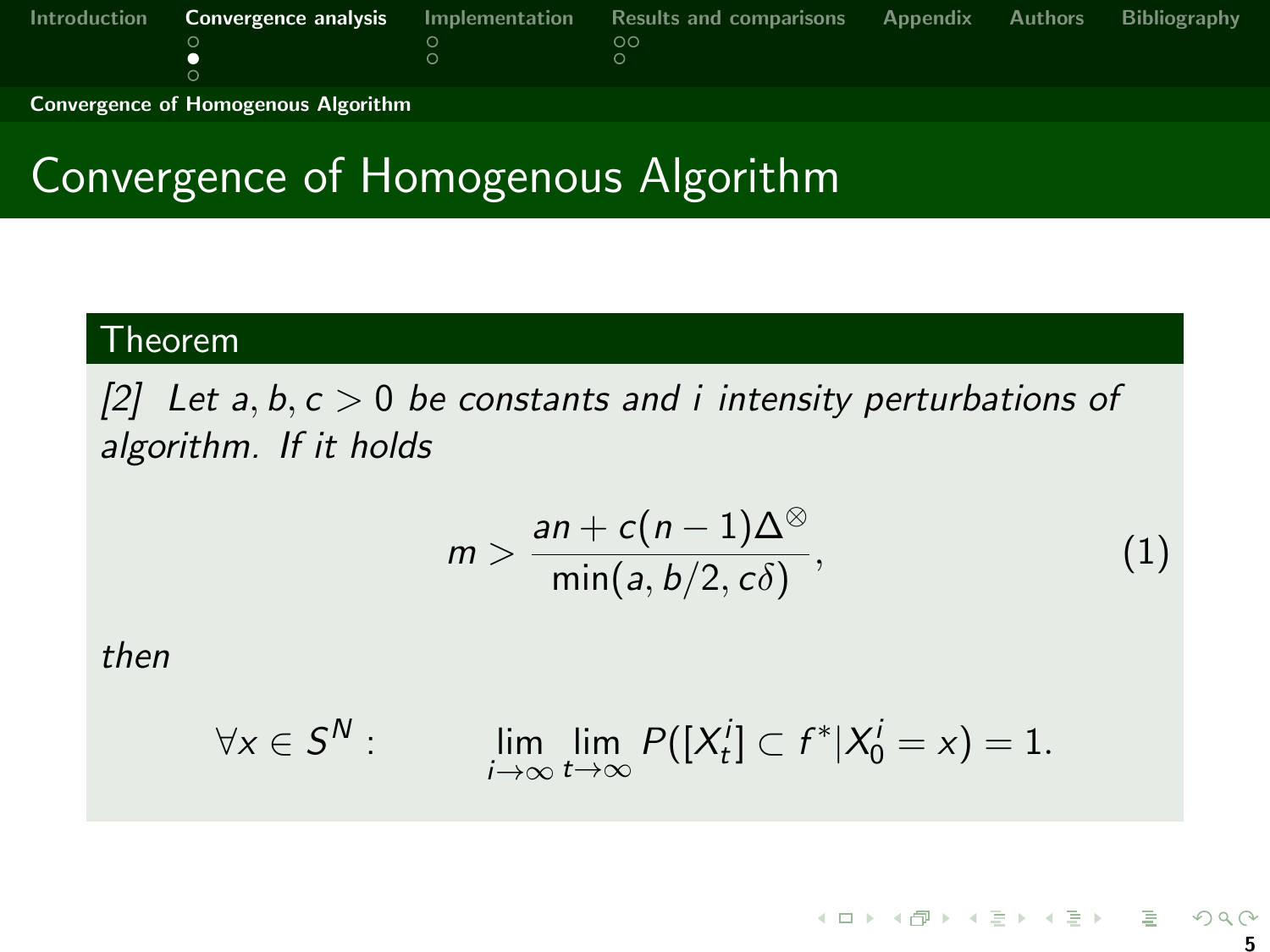<span id="page-8-0"></span>

| Introduction |                                       | <b>Convergence analysis</b> Implementation Results and comparisons | <b>Appendix</b> | Authors | <b>Bibliography</b> |
|--------------|---------------------------------------|--------------------------------------------------------------------|-----------------|---------|---------------------|
|              |                                       | ററ                                                                 |                 |         |                     |
|              |                                       |                                                                    |                 |         |                     |
|              |                                       |                                                                    |                 |         |                     |
|              | <b>Combination of Both Approaches</b> |                                                                    |                 |         |                     |

# Combination of Both Approaches

Idea, to get the best algorithm possible, is to set a sequence of parameters  $\{(n_t, \rho_m(t)), t\geq\}$  that it holds  $n_t < n_{t+1}$  and  $p_m(t) > p_m(t+1)$ .

A Genetic algorithm set like this could be called a variable-structure GA [\[1\]](#page-20-1).

K ロ > K d > K 로 > K 로 > 트로 → O Q @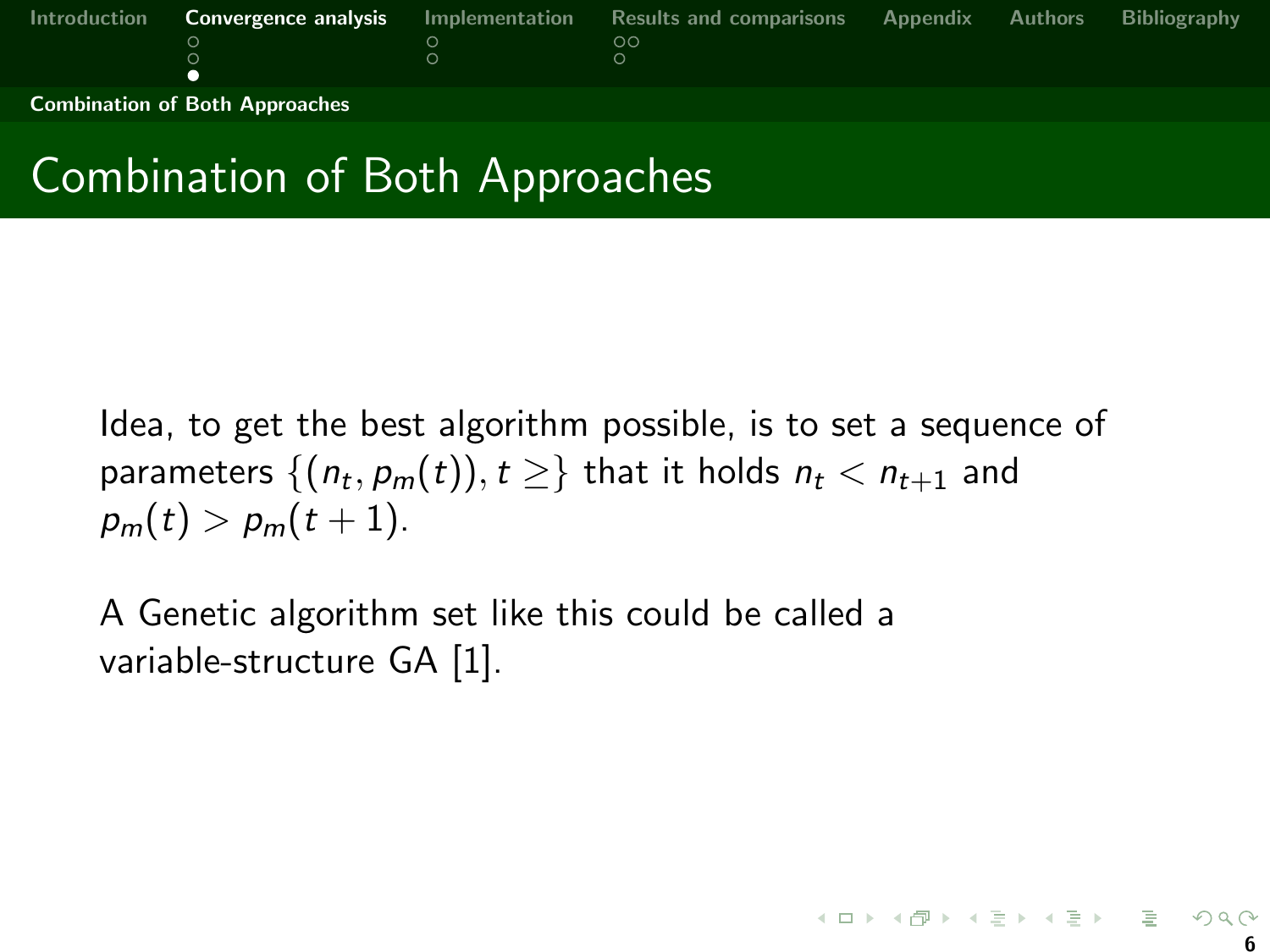<span id="page-9-0"></span>

| Introduction               |  | Convergence analysis buttomentation Results and comparisons Appendix Authors<br>OС |  | <b>Bibliography</b> |
|----------------------------|--|------------------------------------------------------------------------------------|--|---------------------|
| <b>Problem formulation</b> |  |                                                                                    |  |                     |

# Problem formulation

$$
\min_{x_{i,t}^{type}} \left\{ \sum_{t=1}^{T} \sum_{i=1}^{n} (mp_{i,t}x_{i,t}^{type} + \max\{s_{i,t} - s_{i,t-1}, 0\}sc_i) \right\}
$$
\n
$$
\sum_{i=1}^{n} x_{i,t}^{type} \ge PDP_t(price), \forall t
$$
\n(2)\n
$$
s_{i,t} = \left\{ 1, \quad \text{if } x_{i,t}^{type} > 0, \atop 0, \quad \text{otherwise.} \right\}, \forall t, i
$$
\n(3)\n
$$
st_{i,t} = (-1)^{1-s_{i,t}} \sum_{s_{i,t} = s_{i,t} \forall t \in I \land s_{i,t-a-1} = s_{i,t+b+1} = 1-s_{i,t}} \quad (4)
$$
\n
$$
st_{i,t} \ge tup_i \lor st_{i,t} \le -tdown_i, \forall t, i
$$
\n(5)\n
$$
x_{i,t} = xmax_{i,t} \quad (6)
$$

 $2Q$ 7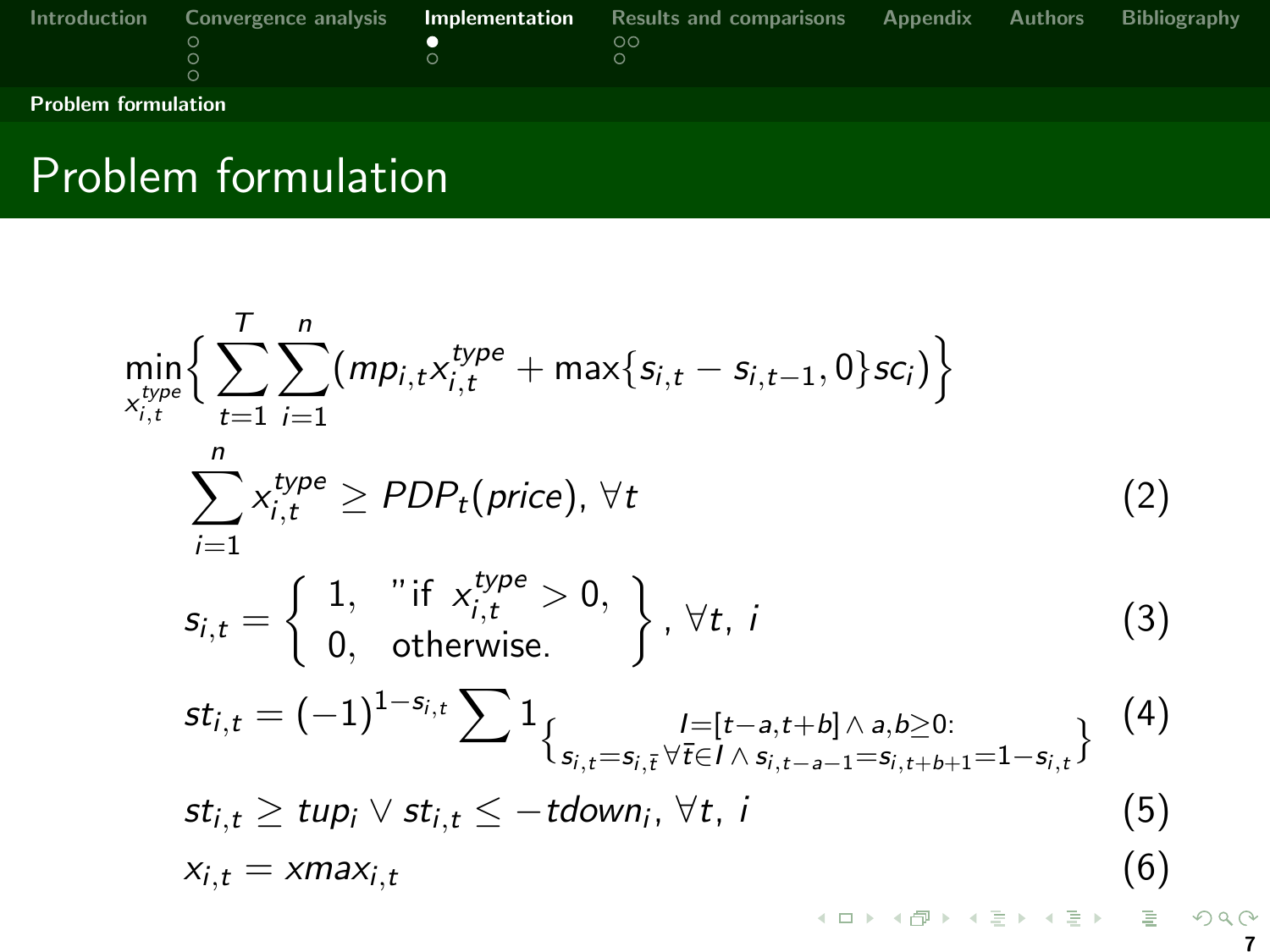<span id="page-10-0"></span>

| Introduction | Convergence analysis<br>$\circ$ | Implementation | <b>Results and comparisons</b><br>$\circ$ | Appendix | Authors | Bibliography |
|--------------|---------------------------------|----------------|-------------------------------------------|----------|---------|--------------|
| Algorithm    |                                 |                |                                           |          |         |              |
|              |                                 |                |                                           |          |         |              |



- 1:  $t = 0$
- 2:  $P(t) = \text{SetInitialPopulation}(P)$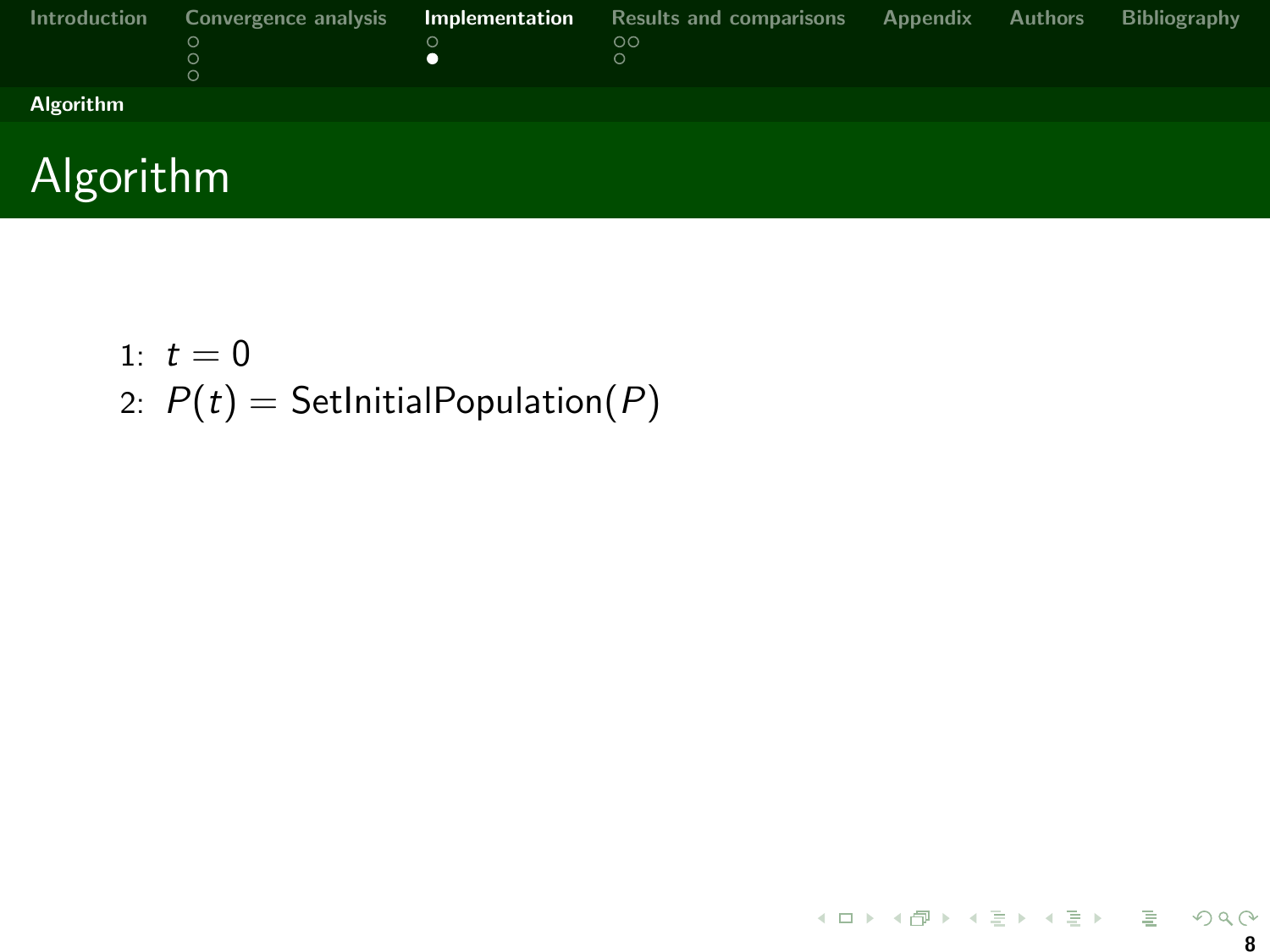<span id="page-11-0"></span>

| Introduction | Convergence analysis | <b>Implementation</b> Results and comparisons Appendix Authors<br>ററ |  | Bibliography |
|--------------|----------------------|----------------------------------------------------------------------|--|--------------|
| Algorithm    |                      |                                                                      |  |              |
|              |                      |                                                                      |  |              |



- 1:  $t = 0$
- 2:  $P(t) = \text{SetInitialPopulation}(P)$
- 3: Evaluate $(P(t))$
- 4: while not EndingCondition() do
- 5:  $t+=1$
- 6:  $P(t) = \text{Selection}(P(t-1))$

K ロ > K @ > K 할 > K 할 > → 할 → 9 Q Q\*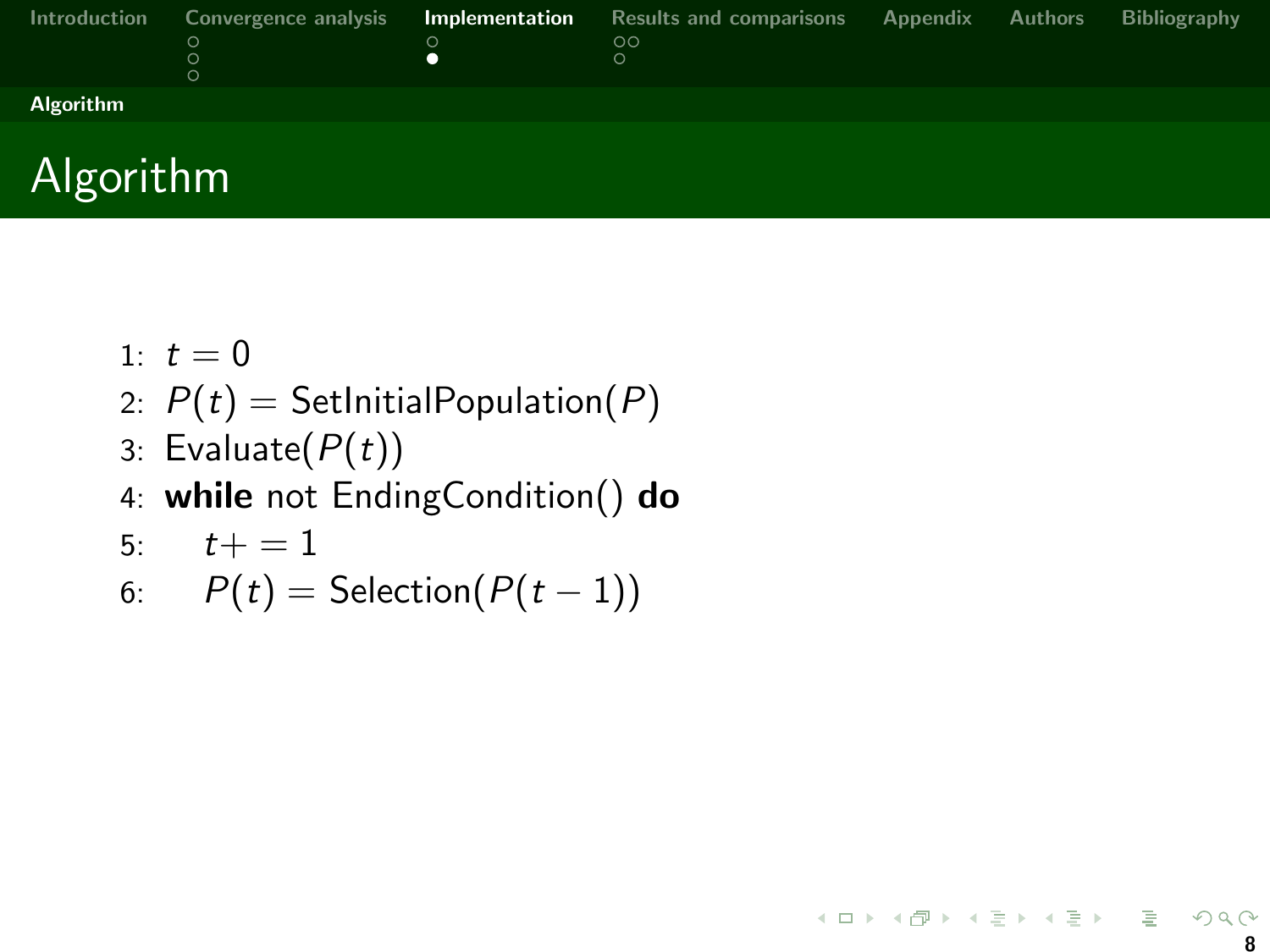<span id="page-12-0"></span>

| Introduction     | Convergence analysis<br>О | <b>Implementation</b> Results and comparisons Appendix Authors<br>ററ |  | Bibliography |
|------------------|---------------------------|----------------------------------------------------------------------|--|--------------|
| <b>Algorithm</b> |                           |                                                                      |  |              |



- 1:  $t = 0$
- 2:  $P(t) = \text{SetInitialPopulation}(P)$
- 3: Evaluate $(P(t))$
- 4: while not EndingCondition() do
- 5:  $t+ = 1$
- 6:  $P(t) = \text{Selection}(P(t-1))$
- 7:  $P(t) = \text{Crossover}(P(t))$

K ロ > K 個 > K 평 > K 평 > H 평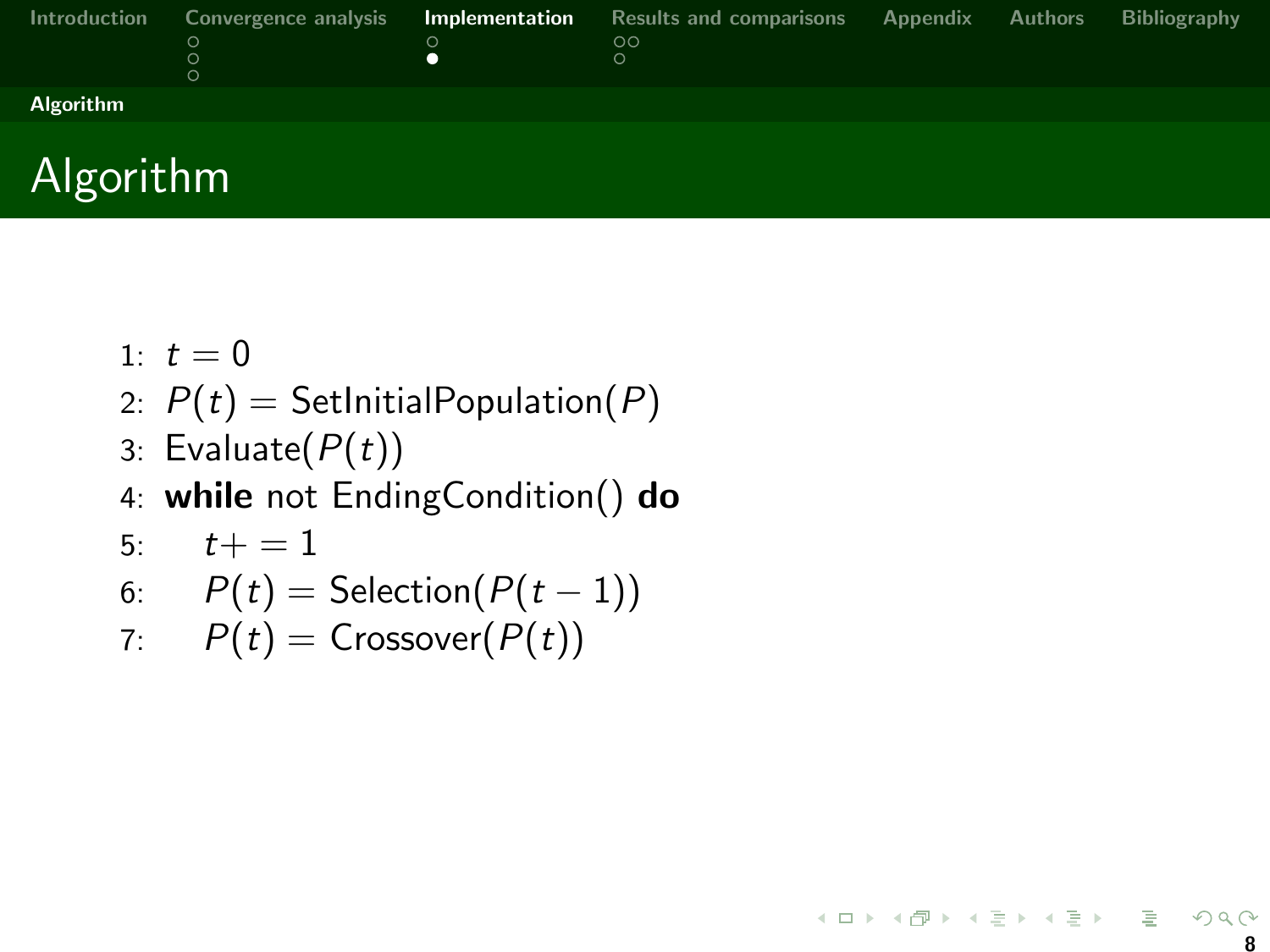<span id="page-13-0"></span>

| Introduction | Convergence analysis | <b>Implementation</b> Results and comparisons Appendix Authors |  | Bibliography |
|--------------|----------------------|----------------------------------------------------------------|--|--------------|
|              |                      | $\circ$                                                        |  |              |
|              |                      |                                                                |  |              |
|              |                      |                                                                |  |              |
| Algorithm    |                      |                                                                |  |              |
|              |                      |                                                                |  |              |



- 1:  $t = 0$
- 2:  $P(t) = \text{SetInitialPopulation}(P)$
- 3: Evaluate $(P(t))$
- 4: while not EndingCondition() do
- 5:  $t+ = 1$

6: 
$$
P(t) = \text{Selection}(P(t-1))
$$

7: 
$$
P(t) = \text{Crossover}(P(t))
$$

8:  $P(t) =$  Mutation( $P(t)$ )

K ロ > K @ > K 할 > K 할 > → 할 → 9 Q Q\*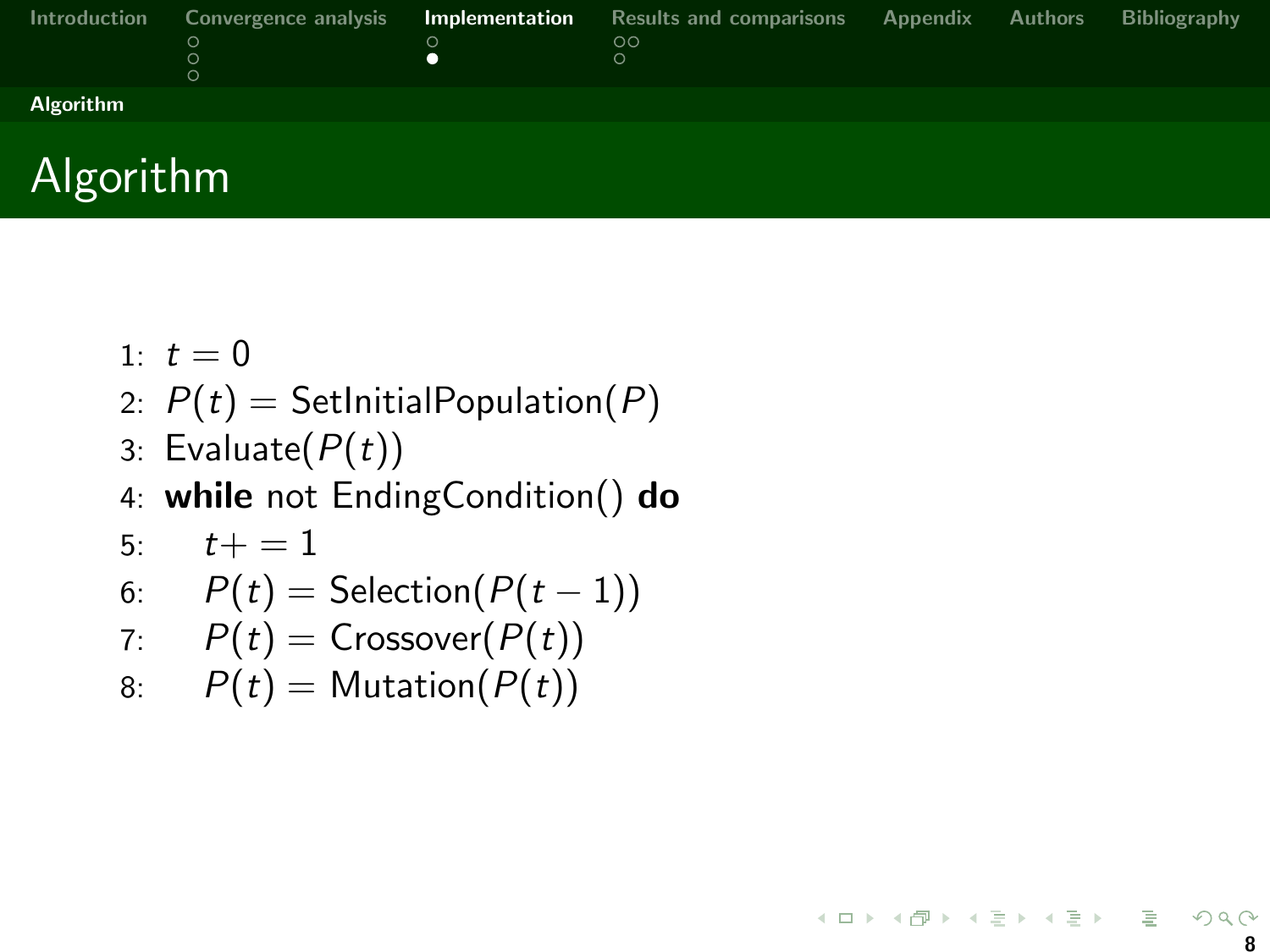<span id="page-14-0"></span>

| Introduction | Convergence analysis | <b>Implementation</b> Results and comparisons Appendix Authors |  | Bibliography |
|--------------|----------------------|----------------------------------------------------------------|--|--------------|
|              |                      | $\circ$                                                        |  |              |
|              |                      |                                                                |  |              |
|              |                      |                                                                |  |              |
| Algorithm    |                      |                                                                |  |              |
|              |                      |                                                                |  |              |



- 1:  $t = 0$
- 2:  $P(t) = \text{SetInitialPopulation}(P)$
- 3: Evaluate $(P(t))$
- 4: while not EndingCondition() do
- 5:  $t+ = 1$

6: 
$$
P(t) = \text{Selection}(P(t-1))
$$

7: 
$$
P(t) = \text{Crossover}(P(t))
$$

- 8:  $P(t) =$  Mutation( $P(t)$ )
- 9: Evaluate $(P(t))$

10: end while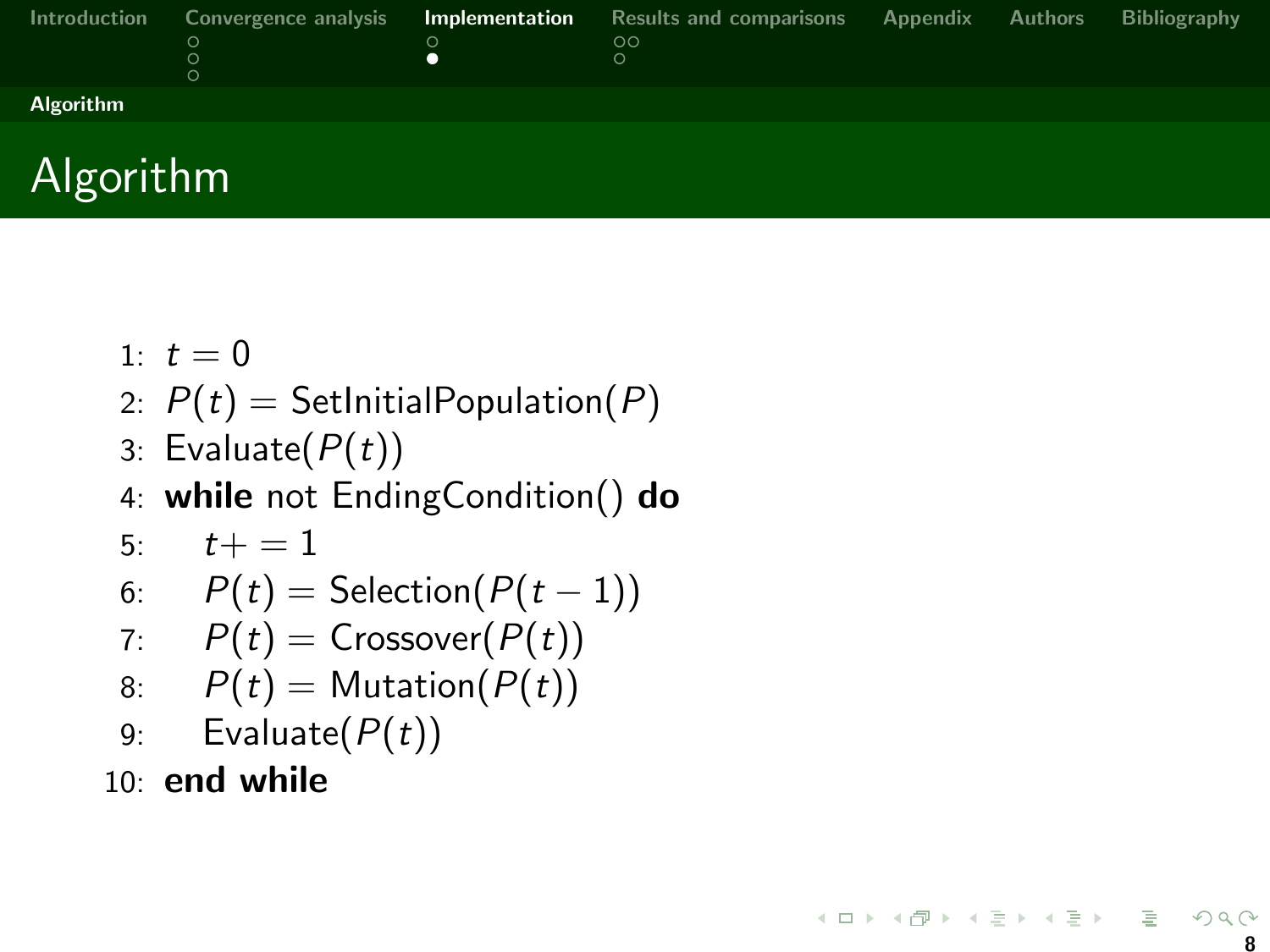<span id="page-15-0"></span>

| Introduction        | Convergence analysis<br>$\circ$<br>∩ | Implementation | <b>Results and comparisons</b><br>$\bullet$ | <b>Appendix</b> Authors | Bibliography |
|---------------------|--------------------------------------|----------------|---------------------------------------------|-------------------------|--------------|
| One-point crossover |                                      |                |                                             |                         |              |
|                     |                                      |                |                                             |                         |              |

#### **Results**

#### Table 1. Parameter settings.

| Parameters / Settings | $N_1$      | $N_2$      | $N_3$      | $N_4$      | $N_{5}$    | $N_6$          |
|-----------------------|------------|------------|------------|------------|------------|----------------|
| Iterations            | 10.000     | 10,000     | 10.000     | 10,000     | 10.000     | 10,000         |
| Population size       | 30         | 30         | 30         | 60         | 30         | 60             |
| Elitism               | 4          | 4          | 4          | 4          |            | $\overline{A}$ |
| Crossover             | <b>OPC</b> | <b>OPC</b> | <b>OPC</b> | <b>OPC</b> | <b>OPC</b> | <b>OPC</b>     |
| Crossover Probability | $50\%$     | 75%        | $50\%$     | $50\%$     | $50\%$     | vary           |
| Mutation Probability  |            |            |            |            |            |                |
| - population          | 25%        | 25%        | $40\%$     | 25%        | 25%        | vary           |
| - individual          | $20\%$     | 20%        | 25%        | $20\%$     | 20\%       | vary           |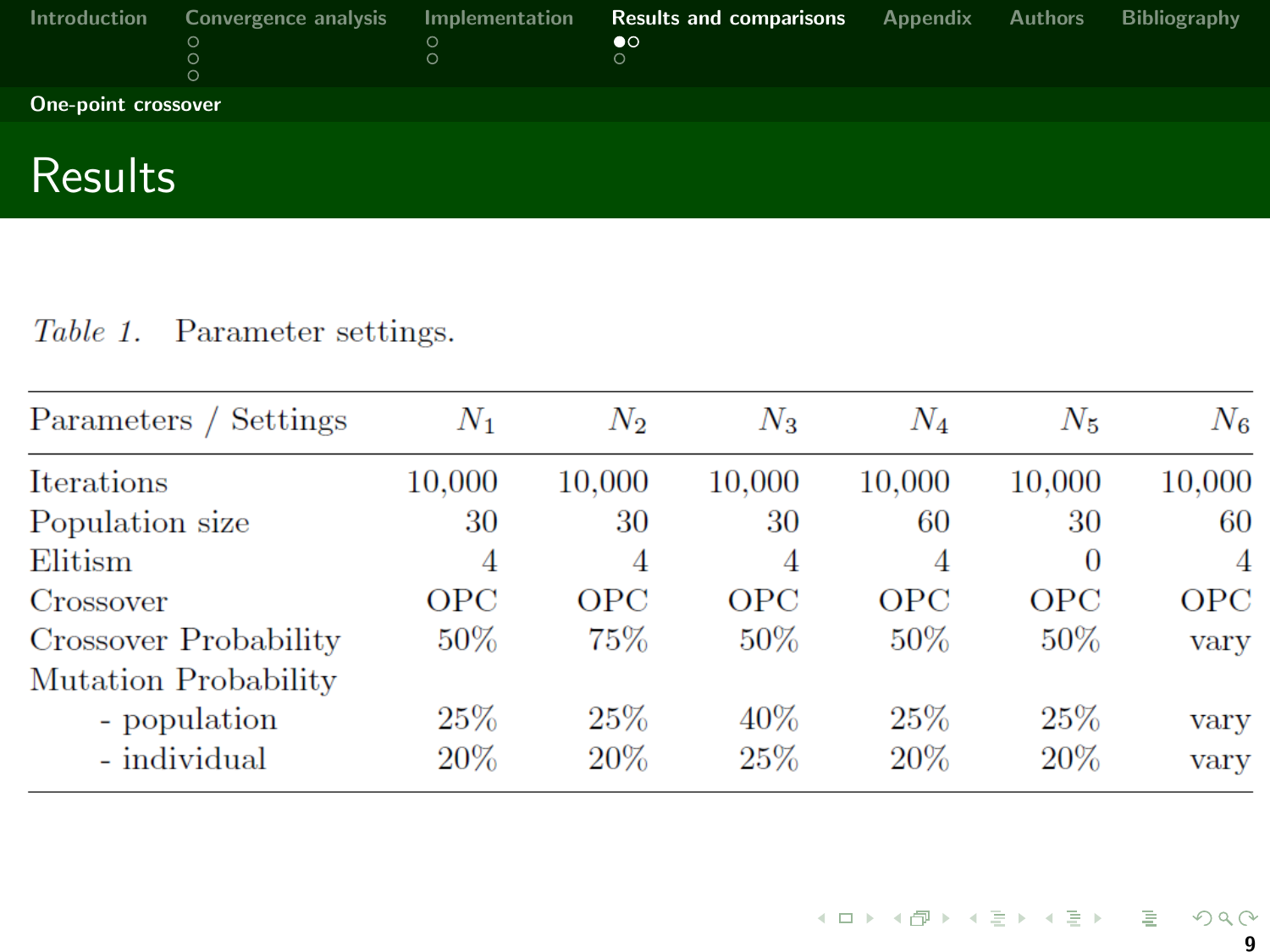<span id="page-16-0"></span>

|                     |  | Introduction Convergence analysis Implementation Results and comparisons Appendix Authors Bibliography |  |  |
|---------------------|--|--------------------------------------------------------------------------------------------------------|--|--|
|                     |  | $\circ \bullet$                                                                                        |  |  |
|                     |  |                                                                                                        |  |  |
|                     |  |                                                                                                        |  |  |
| One-noint crossover |  |                                                                                                        |  |  |

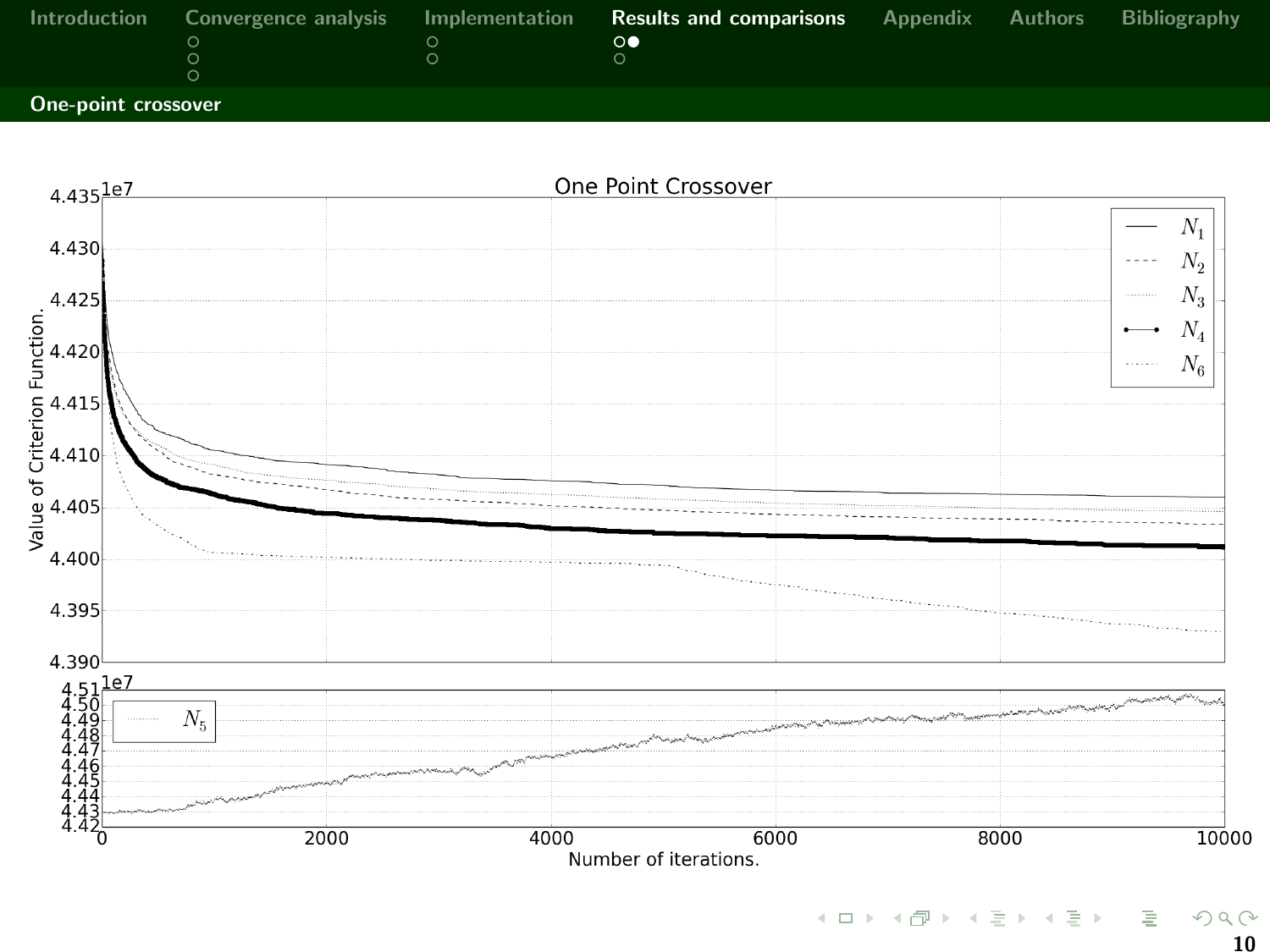<span id="page-17-0"></span>

|  | Introduction Convergence analysis Implementation Results and comparisons Appendix Authors Bibliography |  |  |
|--|--------------------------------------------------------------------------------------------------------|--|--|
|  | ററ                                                                                                     |  |  |
|  |                                                                                                        |  |  |
|  |                                                                                                        |  |  |
|  |                                                                                                        |  |  |

[Multi-point crossover](#page-17-0)

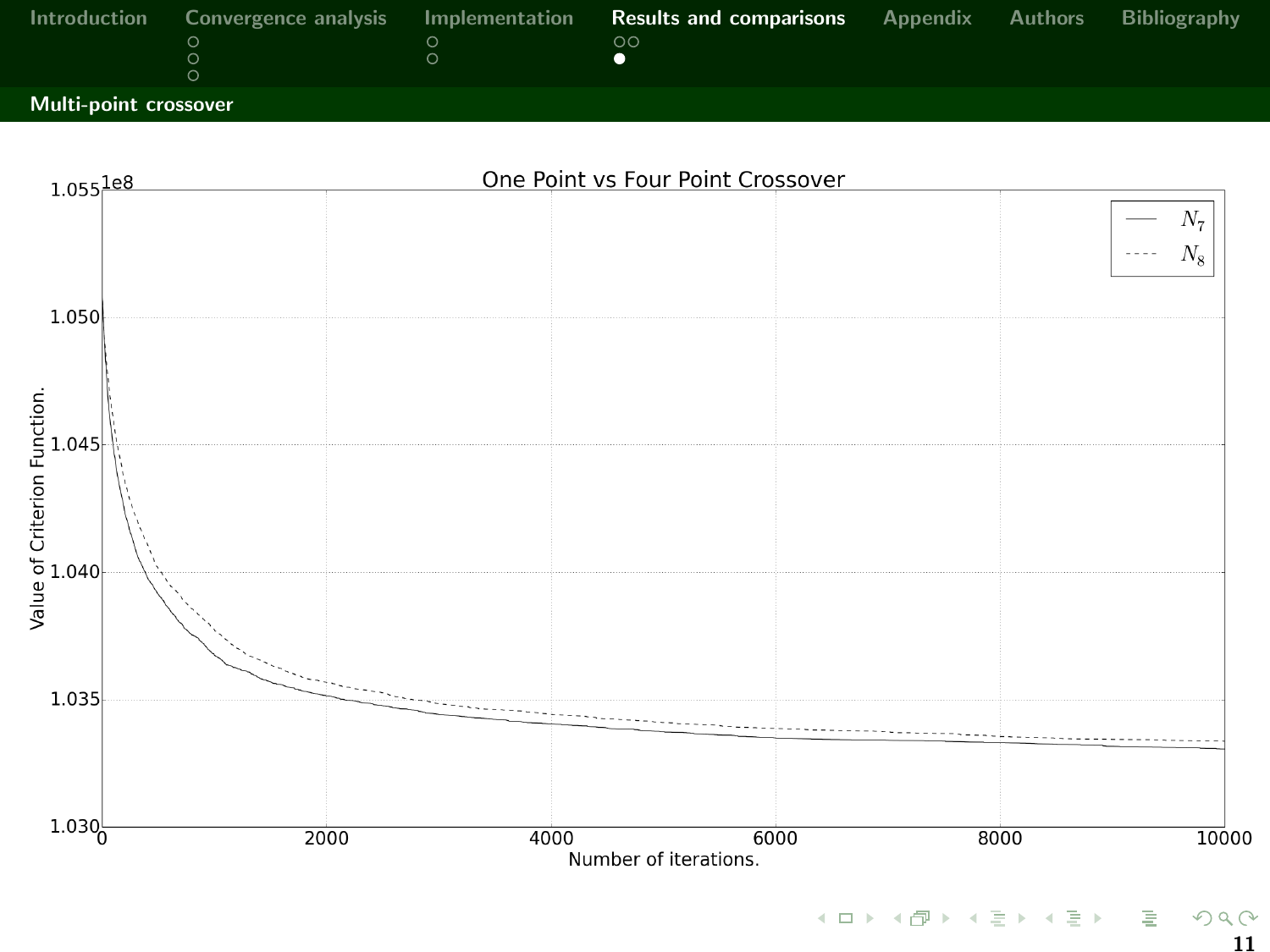<span id="page-18-0"></span>

| Introduction | Convergence analysis<br>O | Implementation<br>Ω | Results and comparisons<br>$\circ$<br>$\circ$ | Appendix | Authors | Bibliography |  |
|--------------|---------------------------|---------------------|-----------------------------------------------|----------|---------|--------------|--|
|              |                           |                     |                                               |          |         |              |  |
| Appendix     |                           |                     |                                               |          |         |              |  |

Algorithm was implemented in the programming language Python.

- **Numpy**
- Cython
- Numba

On some parts of the code performance comparisons were made to implementations in other languages (R, Matlab and  $C#$ ).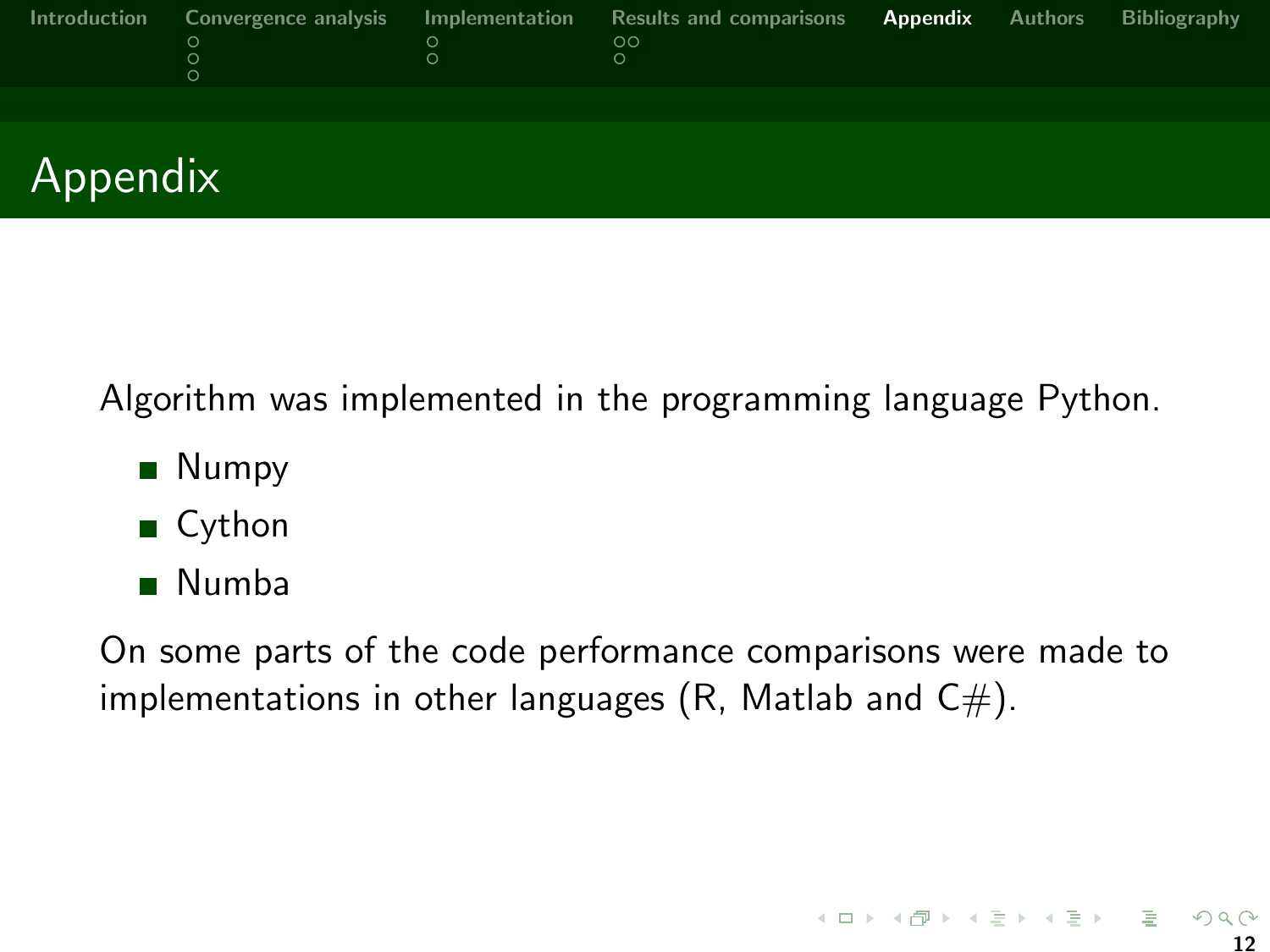<span id="page-19-0"></span>

|  | Introduction Convergence analysis Implementation Results and comparisons Appendix <b>Authors</b> Bibliography<br>ററ |  |  |
|--|---------------------------------------------------------------------------------------------------------------------|--|--|
|  |                                                                                                                     |  |  |

#### **Domen Butala**

Financial Mathematics, Faculty of Mathematics and Physics, Ljubljana, Slovenia domen.butala@yahoo.com

#### ■ Dejan Velušček

Department of Mathematics, Faculty of Mathematics and Physics, Ljubljana, Slovenia dejan.veluscek@fmf.uni-lj.si

#### Gregor Papa

Computer Systems Department, Jožef Stefan Institute, Ljubljana, Slovenia gregor.papa@ijs.si

K ロ X K (例) X X 등 X X 등 X (등 )